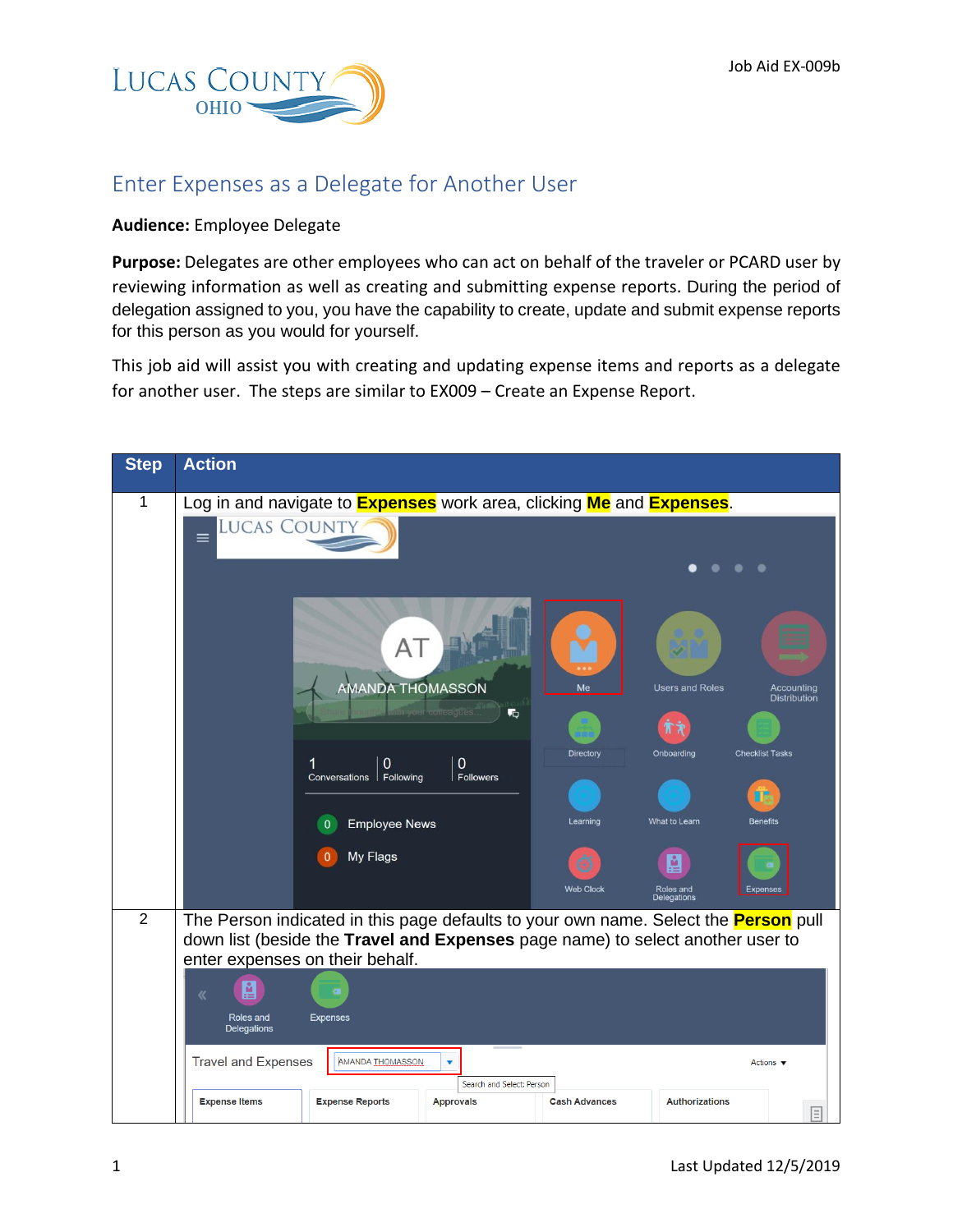

| 3              | to view, edit or enter expense items and reports on their behalf.                                                                                               |                                                                  |                                      |                                   | From the list of names, click to select the name of the <b>Person</b> who has delegated you |
|----------------|-----------------------------------------------------------------------------------------------------------------------------------------------------------------|------------------------------------------------------------------|--------------------------------------|-----------------------------------|---------------------------------------------------------------------------------------------|
|                | <b>Travel and Expenses</b>                                                                                                                                      |                                                                  | <b>RUTH ASHFORD</b>                  |                                   |                                                                                             |
| $\overline{4}$ | the delegated person.                                                                                                                                           |                                                                  |                                      |                                   | Expense report, expense items, approvals and authorizations areas are displayed for         |
|                | <b>Travel and Expenses</b>                                                                                                                                      | <b>RUTH ASHFORD</b>                                              |                                      |                                   | Actions $\blacktriangledown$                                                                |
|                | <b>Expense Items</b>                                                                                                                                            | <b>Expense Reports</b>                                           | <b>Approvals</b>                     | <b>Cash Advances</b>              | <b>Authorizations</b>                                                                       |
|                | 5<br>Cash                                                                                                                                                       | In Progress                                                      | Reports<br>\$286                     | In Approval                       | In Progress                                                                                 |
|                | $\overline{\phantom{a}}$                                                                                                                                        |                                                                  |                                      |                                   |                                                                                             |
| 5              | From the Travel and Expenses Expense Items Info Tile, click Create Report.<br><b>LUCAS COUNT</b><br>$\equiv$<br>《<br>Volunteering<br><b>Travel and Expenses</b> | Ö<br><b>Competitions</b><br><b>Web Clock</b><br>AMANDA THOMASSON | A<br>Roles and<br><b>Delegations</b> | $\overline{c}$<br><b>Expenses</b> |                                                                                             |
|                | <b>Expense Items</b>                                                                                                                                            | <b>Expense Reports</b>                                           |                                      |                                   |                                                                                             |
|                | Cash                                                                                                                                                            | In Progress                                                      |                                      |                                   |                                                                                             |
|                | ۰                                                                                                                                                               |                                                                  |                                      |                                   |                                                                                             |
|                | <b>Available Expense Items (1)</b>                                                                                                                              |                                                                  |                                      |                                   |                                                                                             |
|                | Actions $\blacktriangledown$<br>Date $\blacktriangledown$                                                                                                       | Add to Report ▼<br><b>Create Item</b><br>Type $\equiv$           | <b>Create Report</b>                 | Amount $\equiv$                   | Merchant $\blacktriangledown$                                                               |
|                | 8/22/19                                                                                                                                                         | Airfare                                                          | $\checkmark$                         | $0.00$ USD                        |                                                                                             |
| 6              |                                                                                                                                                                 | The <b>Create Expense Report</b> page displays.                  |                                      |                                   |                                                                                             |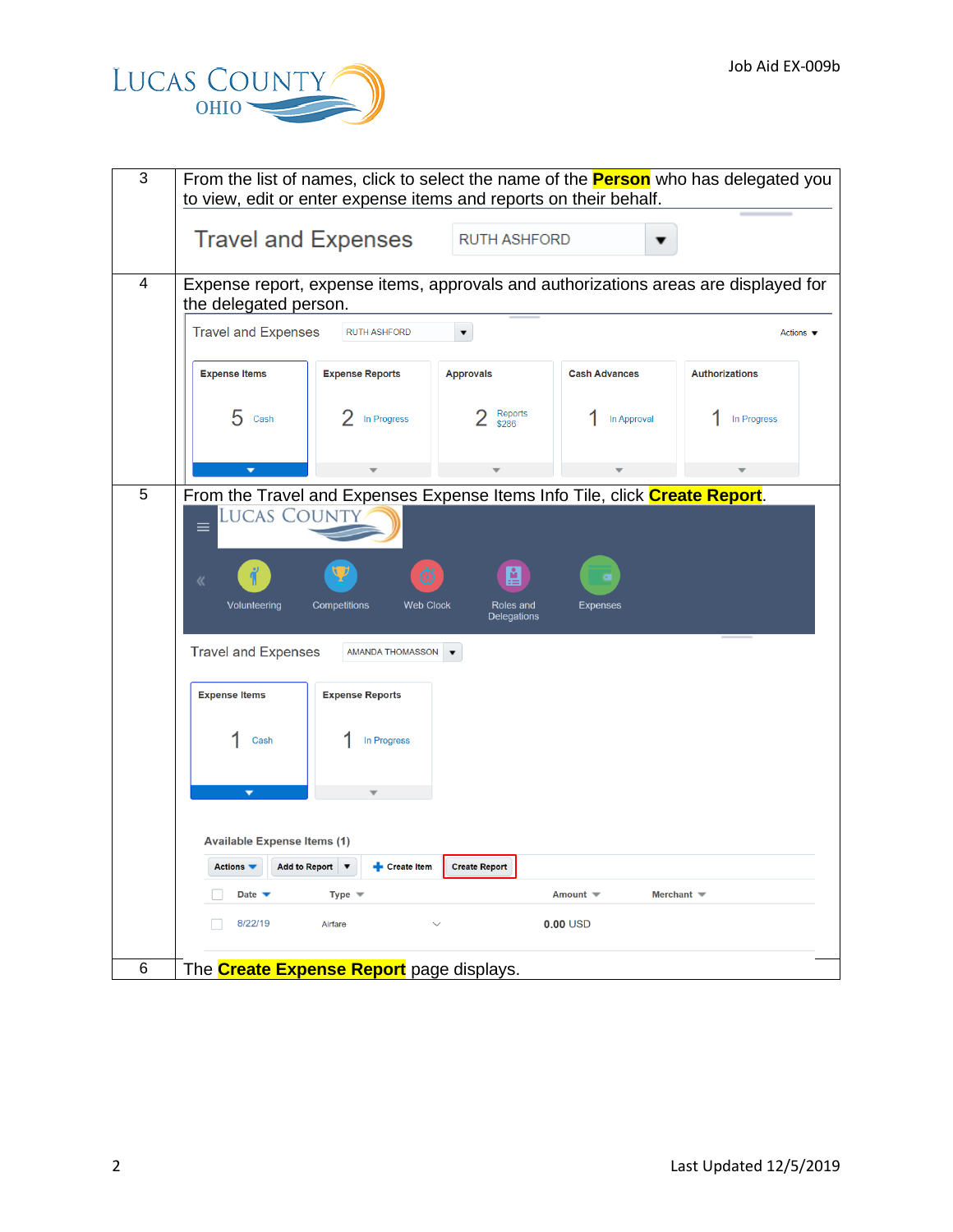

|                |                                                        | <b>Create Expense Report</b>                   |                     |                                                               |                     |                               | Save                                                                                            | Submit<br>Cancel    |
|----------------|--------------------------------------------------------|------------------------------------------------|---------------------|---------------------------------------------------------------|---------------------|-------------------------------|-------------------------------------------------------------------------------------------------|---------------------|
|                |                                                        |                                                |                     |                                                               |                     |                               |                                                                                                 |                     |
|                |                                                        | <b>Purpose</b> Education Conference            |                     |                                                               | <b>Report Total</b> |                               |                                                                                                 |                     |
|                | Attachments None                                       |                                                |                     |                                                               |                     | $0.00$ usp                    |                                                                                                 |                     |
|                |                                                        |                                                |                     |                                                               |                     |                               | I have read and accept the corporate travel and expense policies.                               |                     |
|                |                                                        |                                                |                     |                                                               |                     |                               |                                                                                                 |                     |
|                |                                                        |                                                |                     |                                                               |                     |                               |                                                                                                 |                     |
|                | <b>Expense Items</b>                                   |                                                |                     |                                                               |                     |                               |                                                                                                 |                     |
|                | Actions $\blacktriangledown$                           | Create Item                                    | <b>Add Existing</b> | <b>Apply Account</b>                                          |                     |                               |                                                                                                 |                     |
|                | $\vee$ Date $\blacktriangledown$                       | Type $\equiv$                                  |                     | Amount $\blacktriangledown$                                   | Merchant $\equiv$   | Location $\blacktriangledown$ | Description $\blacksquare$                                                                      |                     |
|                | No data to display.                                    |                                                |                     |                                                               |                     |                               |                                                                                                 |                     |
|                |                                                        | Enter a <b>Purpose</b> (Top left of the page). |                     |                                                               |                     |                               |                                                                                                 |                     |
| $\overline{7}$ |                                                        |                                                |                     |                                                               |                     |                               | Check on the box for "I have read and accept the corporate travel and expense                   |                     |
|                | policies."                                             |                                                |                     |                                                               |                     |                               |                                                                                                 |                     |
| 8              |                                                        |                                                |                     |                                                               |                     |                               | Add expense items to the report either by creating an item or by adding an existing             |                     |
|                |                                                        |                                                |                     | item. To create an item, click the <b>+ Create Item</b> icon. |                     |                               |                                                                                                 |                     |
| 9              |                                                        |                                                |                     | rejected if there are no receipts attached.                   |                     |                               | Add an attachment to justify the expense. Note: Receipts are required. Report will be           |                     |
|                |                                                        |                                                |                     |                                                               |                     |                               |                                                                                                 |                     |
|                |                                                        | <b>Purpose</b>                                 |                     | <b>Education Conference</b>                                   |                     |                               |                                                                                                 |                     |
|                |                                                        | <b>Attachments</b>                             | None $\blacksquare$ |                                                               |                     |                               |                                                                                                 |                     |
|                |                                                        |                                                |                     |                                                               |                     |                               | Beside <b>Attachments</b> , click the " <sup>+</sup> " sign to add an attachment to the record. |                     |
|                | <b>Attachments</b>                                     |                                                |                     |                                                               |                     |                               |                                                                                                 | ×                   |
|                | Actions $\blacktriangledown$ View $\blacktriangledown$ | ÷.<br>$\mathbf x$                              |                     |                                                               |                     |                               |                                                                                                 |                     |
|                |                                                        |                                                | * File Name or URL  |                                                               |                     | <b>Title</b>                  | <b>Description</b>                                                                              | <b>Attached</b>     |
|                | <b>Type</b>                                            | Category                                       |                     |                                                               |                     |                               |                                                                                                 |                     |
|                | File $\sqrt{ }$                                        | <b>Receipts</b>                                | Choose File         | No file chosen                                                |                     |                               |                                                                                                 | AMANDA <sup>®</sup> |
|                | Rows Selected 1                                        |                                                |                     |                                                               |                     |                               |                                                                                                 |                     |
|                |                                                        |                                                |                     |                                                               |                     |                               |                                                                                                 |                     |
|                |                                                        |                                                |                     |                                                               |                     |                               |                                                                                                 | <b>OK</b><br>Cancel |
|                |                                                        |                                                |                     |                                                               |                     |                               | <b>File Type</b> and <b>Category</b> values default. Please choose your File Type and Category  |                     |
|                |                                                        |                                                |                     |                                                               |                     |                               | appropriately. Use the <b>Choose File</b> button to select a file from your computer and        |                     |
|                |                                                        | click the <b>Open</b> button.                  |                     |                                                               |                     |                               |                                                                                                 |                     |
|                |                                                        |                                                |                     |                                                               |                     |                               |                                                                                                 |                     |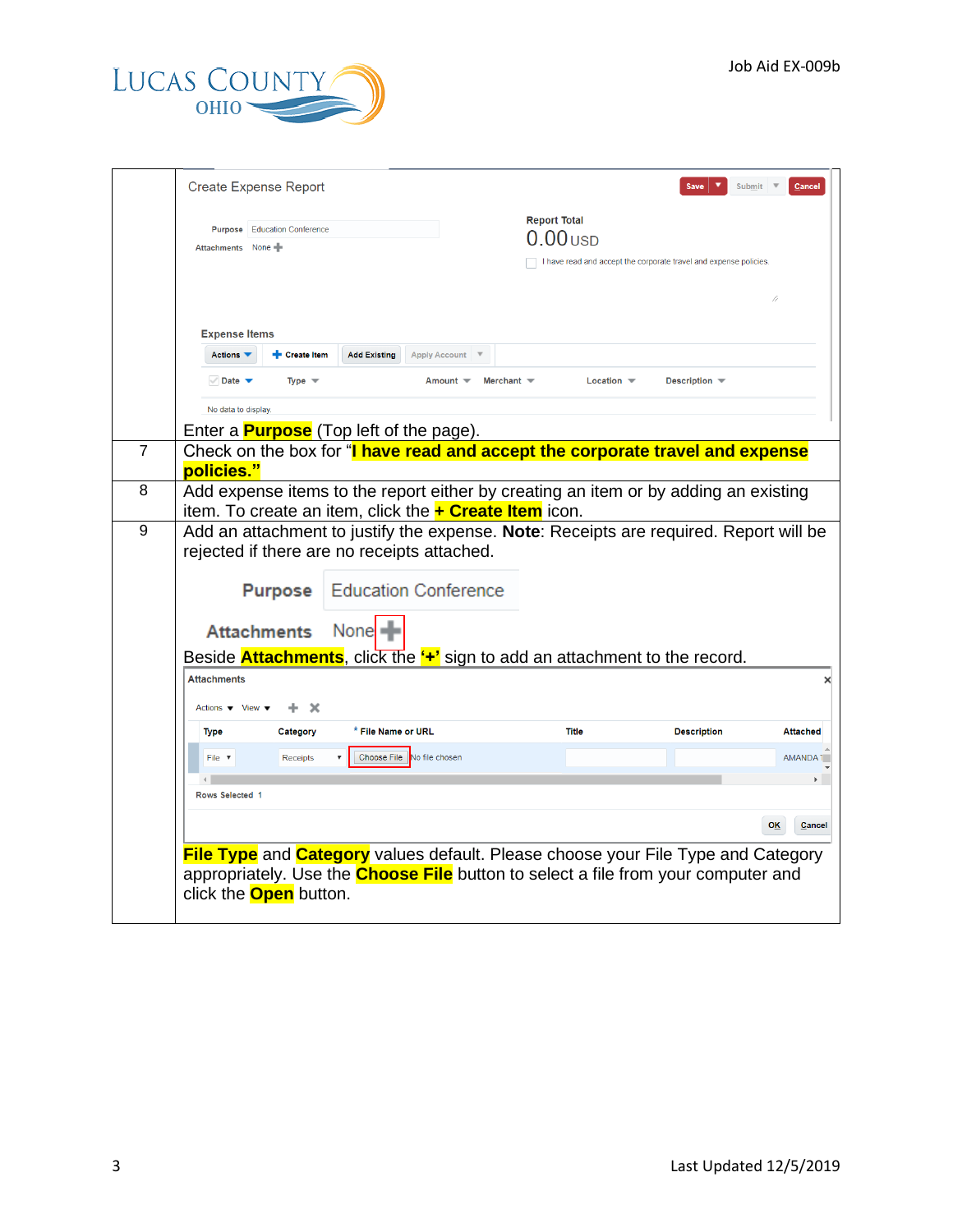

| <b>Status</b><br>Date modified<br><b>Type</b><br>Name<br>B<br>110719 hotel 2 nights<br>11/18/2019 7:49 PM<br><b>PDF File</b><br>H<br>$\prec$<br>File name:   110719 hotel 2 nights<br><b>All Files</b><br>Open<br>The file name will be displayed under <b>File Name or URL</b> , and also in the <b>Title</b> field.<br><b>Attachments</b><br>Actions $\blacktriangledown$ View $\blacktriangledown$<br>x<br>* File Name or URL<br><b>Title</b><br><b>Description</b><br><b>Type</b><br>Category<br>110719 hotel 2 nights.pdf  Update<br>110719 hotel 2 nights.pdf<br>File $\triangledown$<br>Receipts<br>Marriott 2 nights<br>Rows Selected 1<br>Modify the attachment Title if necessary and add a Description.<br>Click the <b>Ok</b> button.<br>The attachment is visible in the <b>Create Expense Report</b> page.<br><b>Create Expense Report</b><br><b>Save</b><br><b>Report Total</b><br><b>Education Conference</b><br>Purpose<br>$0.00$ usd<br>Attachments 110719 hotel 2 nights.txt - X<br><b>Expense Items</b><br>Actions ▼<br>+ Create Item<br><b>Add Existing</b><br><b>Apply Account</b><br>$\vee$ Date $\blacktriangledown$<br>Type $\blacktriangledown$<br>Merchant $\equiv$<br>Location $\blacktriangledown$<br>Description $\blacksquare$<br>Amount $\blacktriangledown$<br>No data to display. | I have read and accept the corporate travel and expense policies.<br>can be manually added using the <b>Create Item</b> button. See <b>Job Aid EX-008 Create</b><br><b>Edit or Delete Expense Item for steps to do so.</b> | Organize $\blacktriangledown$ | New folder |  | 鼯 ▼ | m                   |
|---------------------------------------------------------------------------------------------------------------------------------------------------------------------------------------------------------------------------------------------------------------------------------------------------------------------------------------------------------------------------------------------------------------------------------------------------------------------------------------------------------------------------------------------------------------------------------------------------------------------------------------------------------------------------------------------------------------------------------------------------------------------------------------------------------------------------------------------------------------------------------------------------------------------------------------------------------------------------------------------------------------------------------------------------------------------------------------------------------------------------------------------------------------------------------------------------------------------------------------------------------------------------------------------------------------------|----------------------------------------------------------------------------------------------------------------------------------------------------------------------------------------------------------------------------|-------------------------------|------------|--|-----|---------------------|
|                                                                                                                                                                                                                                                                                                                                                                                                                                                                                                                                                                                                                                                                                                                                                                                                                                                                                                                                                                                                                                                                                                                                                                                                                                                                                                                     |                                                                                                                                                                                                                            |                               |            |  |     |                     |
|                                                                                                                                                                                                                                                                                                                                                                                                                                                                                                                                                                                                                                                                                                                                                                                                                                                                                                                                                                                                                                                                                                                                                                                                                                                                                                                     |                                                                                                                                                                                                                            |                               |            |  |     |                     |
|                                                                                                                                                                                                                                                                                                                                                                                                                                                                                                                                                                                                                                                                                                                                                                                                                                                                                                                                                                                                                                                                                                                                                                                                                                                                                                                     |                                                                                                                                                                                                                            |                               |            |  |     |                     |
|                                                                                                                                                                                                                                                                                                                                                                                                                                                                                                                                                                                                                                                                                                                                                                                                                                                                                                                                                                                                                                                                                                                                                                                                                                                                                                                     |                                                                                                                                                                                                                            |                               |            |  |     |                     |
|                                                                                                                                                                                                                                                                                                                                                                                                                                                                                                                                                                                                                                                                                                                                                                                                                                                                                                                                                                                                                                                                                                                                                                                                                                                                                                                     |                                                                                                                                                                                                                            |                               |            |  |     |                     |
|                                                                                                                                                                                                                                                                                                                                                                                                                                                                                                                                                                                                                                                                                                                                                                                                                                                                                                                                                                                                                                                                                                                                                                                                                                                                                                                     |                                                                                                                                                                                                                            |                               |            |  |     |                     |
|                                                                                                                                                                                                                                                                                                                                                                                                                                                                                                                                                                                                                                                                                                                                                                                                                                                                                                                                                                                                                                                                                                                                                                                                                                                                                                                     |                                                                                                                                                                                                                            |                               |            |  |     | Cancel              |
|                                                                                                                                                                                                                                                                                                                                                                                                                                                                                                                                                                                                                                                                                                                                                                                                                                                                                                                                                                                                                                                                                                                                                                                                                                                                                                                     |                                                                                                                                                                                                                            |                               |            |  |     |                     |
|                                                                                                                                                                                                                                                                                                                                                                                                                                                                                                                                                                                                                                                                                                                                                                                                                                                                                                                                                                                                                                                                                                                                                                                                                                                                                                                     |                                                                                                                                                                                                                            |                               |            |  |     |                     |
|                                                                                                                                                                                                                                                                                                                                                                                                                                                                                                                                                                                                                                                                                                                                                                                                                                                                                                                                                                                                                                                                                                                                                                                                                                                                                                                     |                                                                                                                                                                                                                            |                               |            |  |     |                     |
|                                                                                                                                                                                                                                                                                                                                                                                                                                                                                                                                                                                                                                                                                                                                                                                                                                                                                                                                                                                                                                                                                                                                                                                                                                                                                                                     |                                                                                                                                                                                                                            |                               |            |  |     |                     |
|                                                                                                                                                                                                                                                                                                                                                                                                                                                                                                                                                                                                                                                                                                                                                                                                                                                                                                                                                                                                                                                                                                                                                                                                                                                                                                                     |                                                                                                                                                                                                                            |                               |            |  |     |                     |
|                                                                                                                                                                                                                                                                                                                                                                                                                                                                                                                                                                                                                                                                                                                                                                                                                                                                                                                                                                                                                                                                                                                                                                                                                                                                                                                     |                                                                                                                                                                                                                            |                               |            |  |     |                     |
|                                                                                                                                                                                                                                                                                                                                                                                                                                                                                                                                                                                                                                                                                                                                                                                                                                                                                                                                                                                                                                                                                                                                                                                                                                                                                                                     |                                                                                                                                                                                                                            |                               |            |  |     |                     |
|                                                                                                                                                                                                                                                                                                                                                                                                                                                                                                                                                                                                                                                                                                                                                                                                                                                                                                                                                                                                                                                                                                                                                                                                                                                                                                                     |                                                                                                                                                                                                                            |                               |            |  |     |                     |
|                                                                                                                                                                                                                                                                                                                                                                                                                                                                                                                                                                                                                                                                                                                                                                                                                                                                                                                                                                                                                                                                                                                                                                                                                                                                                                                     |                                                                                                                                                                                                                            |                               |            |  |     |                     |
|                                                                                                                                                                                                                                                                                                                                                                                                                                                                                                                                                                                                                                                                                                                                                                                                                                                                                                                                                                                                                                                                                                                                                                                                                                                                                                                     |                                                                                                                                                                                                                            |                               |            |  |     |                     |
|                                                                                                                                                                                                                                                                                                                                                                                                                                                                                                                                                                                                                                                                                                                                                                                                                                                                                                                                                                                                                                                                                                                                                                                                                                                                                                                     |                                                                                                                                                                                                                            |                               |            |  |     |                     |
|                                                                                                                                                                                                                                                                                                                                                                                                                                                                                                                                                                                                                                                                                                                                                                                                                                                                                                                                                                                                                                                                                                                                                                                                                                                                                                                     |                                                                                                                                                                                                                            |                               |            |  |     |                     |
|                                                                                                                                                                                                                                                                                                                                                                                                                                                                                                                                                                                                                                                                                                                                                                                                                                                                                                                                                                                                                                                                                                                                                                                                                                                                                                                     |                                                                                                                                                                                                                            |                               |            |  |     |                     |
|                                                                                                                                                                                                                                                                                                                                                                                                                                                                                                                                                                                                                                                                                                                                                                                                                                                                                                                                                                                                                                                                                                                                                                                                                                                                                                                     |                                                                                                                                                                                                                            |                               |            |  |     |                     |
|                                                                                                                                                                                                                                                                                                                                                                                                                                                                                                                                                                                                                                                                                                                                                                                                                                                                                                                                                                                                                                                                                                                                                                                                                                                                                                                     |                                                                                                                                                                                                                            |                               |            |  |     |                     |
|                                                                                                                                                                                                                                                                                                                                                                                                                                                                                                                                                                                                                                                                                                                                                                                                                                                                                                                                                                                                                                                                                                                                                                                                                                                                                                                     |                                                                                                                                                                                                                            |                               |            |  |     |                     |
|                                                                                                                                                                                                                                                                                                                                                                                                                                                                                                                                                                                                                                                                                                                                                                                                                                                                                                                                                                                                                                                                                                                                                                                                                                                                                                                     |                                                                                                                                                                                                                            |                               |            |  |     |                     |
|                                                                                                                                                                                                                                                                                                                                                                                                                                                                                                                                                                                                                                                                                                                                                                                                                                                                                                                                                                                                                                                                                                                                                                                                                                                                                                                     |                                                                                                                                                                                                                            |                               |            |  |     |                     |
|                                                                                                                                                                                                                                                                                                                                                                                                                                                                                                                                                                                                                                                                                                                                                                                                                                                                                                                                                                                                                                                                                                                                                                                                                                                                                                                     |                                                                                                                                                                                                                            |                               |            |  |     | <b>OK</b><br>Submit |
|                                                                                                                                                                                                                                                                                                                                                                                                                                                                                                                                                                                                                                                                                                                                                                                                                                                                                                                                                                                                                                                                                                                                                                                                                                                                                                                     |                                                                                                                                                                                                                            |                               |            |  |     |                     |
|                                                                                                                                                                                                                                                                                                                                                                                                                                                                                                                                                                                                                                                                                                                                                                                                                                                                                                                                                                                                                                                                                                                                                                                                                                                                                                                     |                                                                                                                                                                                                                            |                               |            |  |     |                     |
|                                                                                                                                                                                                                                                                                                                                                                                                                                                                                                                                                                                                                                                                                                                                                                                                                                                                                                                                                                                                                                                                                                                                                                                                                                                                                                                     |                                                                                                                                                                                                                            |                               |            |  |     |                     |
|                                                                                                                                                                                                                                                                                                                                                                                                                                                                                                                                                                                                                                                                                                                                                                                                                                                                                                                                                                                                                                                                                                                                                                                                                                                                                                                     |                                                                                                                                                                                                                            |                               |            |  |     |                     |
|                                                                                                                                                                                                                                                                                                                                                                                                                                                                                                                                                                                                                                                                                                                                                                                                                                                                                                                                                                                                                                                                                                                                                                                                                                                                                                                     |                                                                                                                                                                                                                            |                               |            |  |     |                     |
|                                                                                                                                                                                                                                                                                                                                                                                                                                                                                                                                                                                                                                                                                                                                                                                                                                                                                                                                                                                                                                                                                                                                                                                                                                                                                                                     |                                                                                                                                                                                                                            |                               |            |  |     |                     |
|                                                                                                                                                                                                                                                                                                                                                                                                                                                                                                                                                                                                                                                                                                                                                                                                                                                                                                                                                                                                                                                                                                                                                                                                                                                                                                                     |                                                                                                                                                                                                                            |                               |            |  |     |                     |
| Items should then be added that match the transactions on the monthly bank                                                                                                                                                                                                                                                                                                                                                                                                                                                                                                                                                                                                                                                                                                                                                                                                                                                                                                                                                                                                                                                                                                                                                                                                                                          |                                                                                                                                                                                                                            |                               |            |  |     |                     |
| statement and the report total should match the total purchases for the month. Items                                                                                                                                                                                                                                                                                                                                                                                                                                                                                                                                                                                                                                                                                                                                                                                                                                                                                                                                                                                                                                                                                                                                                                                                                                |                                                                                                                                                                                                                            |                               |            |  |     |                     |